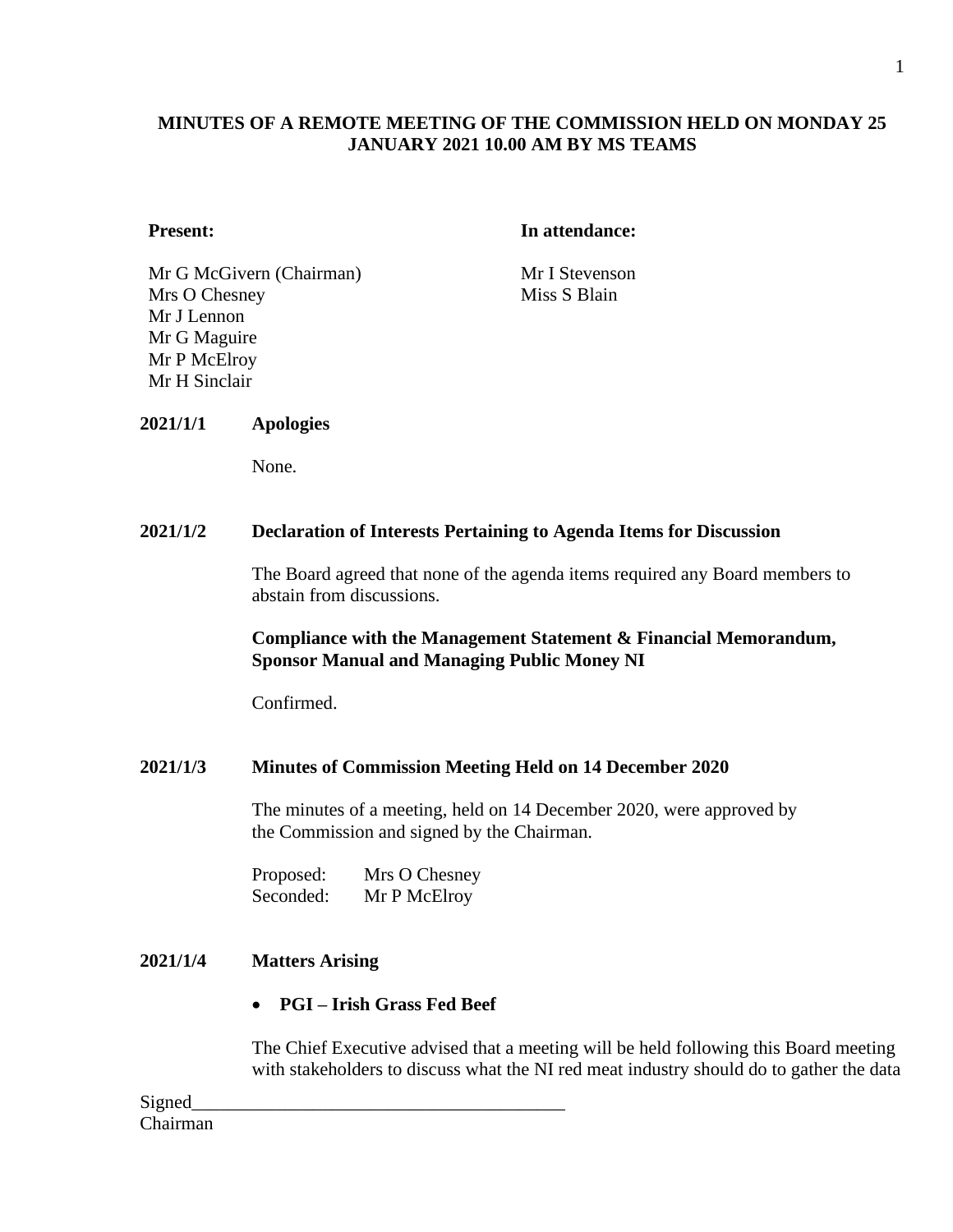required for verification of grass fed beef. He also advised that a cross border meeting of government and industry representatives would be taking place on Tuesday 26 January 2021 to discuss all-island cooperation on grass fed beef and PGI.

• *Withheld – Commercially Sensitive*

## **2021/1/5 Chairman's Report**

The Chairman commented on a number of current issues affecting LMC and the red meat industry and some take home messages from his participation in a series of meetings and events since the last meeting of the Board.

- DAERA EU Exit webex event on 15 December 20 was useful. In particular there was a good presentation from R Huey, Chief Veterinary Officer;
- Attended a FQAS Board meeting on 22 December 2020;
- Meeting with Minister Poots on 13 January 2021, to discuss agricultural policy following LMC's submission of options report for industry support; and
- An induction meeting with new Board Member, Mr Joe Stewart.

The Chairman reported that this was Mr McElroy's last Board meeting. On behalf of the Board and LMC, the Chairman thanked Mr McElroy for his valuable contribution to the LMC Board during his tenure as a Board member.

In response, Mr McElroy thanked the Chairman for his comments and remarked that he had enjoyed his term as a Board member and it had been great to reconnect with the industry and individuals in LMC. He advised that he would provide an ARAC Chairman's report covering the period April 2020 to January 2021.

## **2021/1/6 Chief Executive's Report**

In advance of the meeting the Chief Executive had circulated a written report relating to this section of the meeting.

## • **Covid – 19**

The Chief Executive provided an update on the current working arrangements within LMC and its service areas.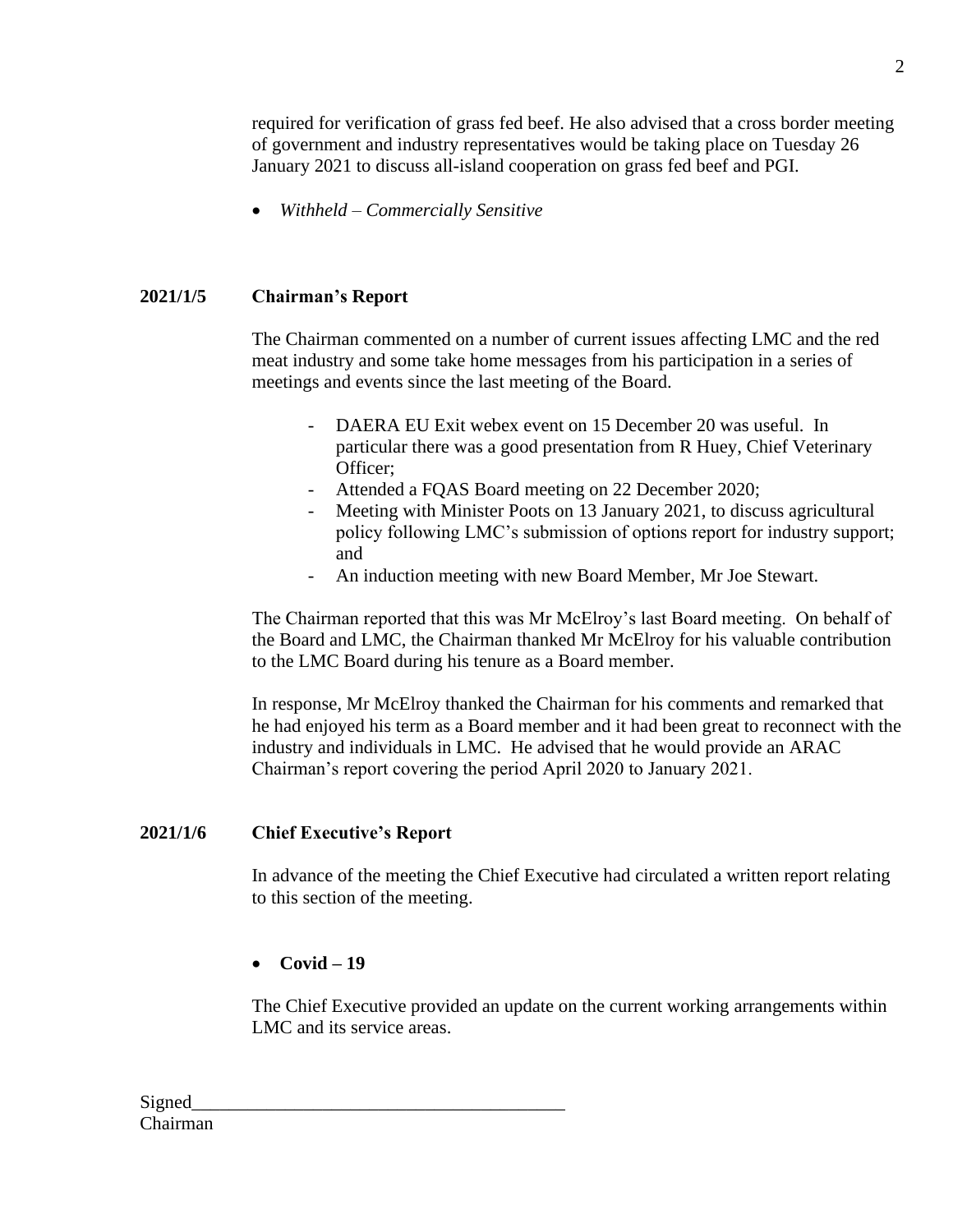# • **EU Exit**

The Board hope that the early teething problems will be sorted quickly. The beginning of April 2021 will be a challenge for retail goods when the grace period ends.

# • **Future Agricultural Policy**

The Chief Executive had provided an update on the recent meeting with Minister Poots. The Minister had welcomed the LMC commissioned report on Options for Supporting the Suckler Beef and Sheep Sectors in Northern Ireland. He felt it was an important piece of work to help develop a new Agricultural Policy for Northern Ireland.

• *Withheld – Commercially Sensitive*

# • **Strategic and Business Planning Timetable**

The Chief Executive advised that LMC should aim to have stakeholder engagement on LMC future strategy, prior to the draft strategic and business plans being prepared for consideration at the March 2021 Board meeting.

**Action Point:** The Chief Executive will arrange a meeting between the Board and stakeholders at which LMC will deliver a professional presentation on a future strategy.

• *Withheld – Commercially Sensitive*

# **2021/1/7 Board Succession Planning Discussion**

A discussion paper had been circulated to the Board outlining the current situation and why Board succession-planning matters. The Board debated some potential options to consider for a succession-planning proposition to DAERA.

**Action Point:** The Board agreed that the Chairman would send a letter to S McGrade-DAERA to set out potential options to mitigate the risks of LMC Board succession.

# **2021/1/8 Updated Board Code of Practice (for review and approval)**

**Action Point:** The Board approved the updated Board Code of Practice.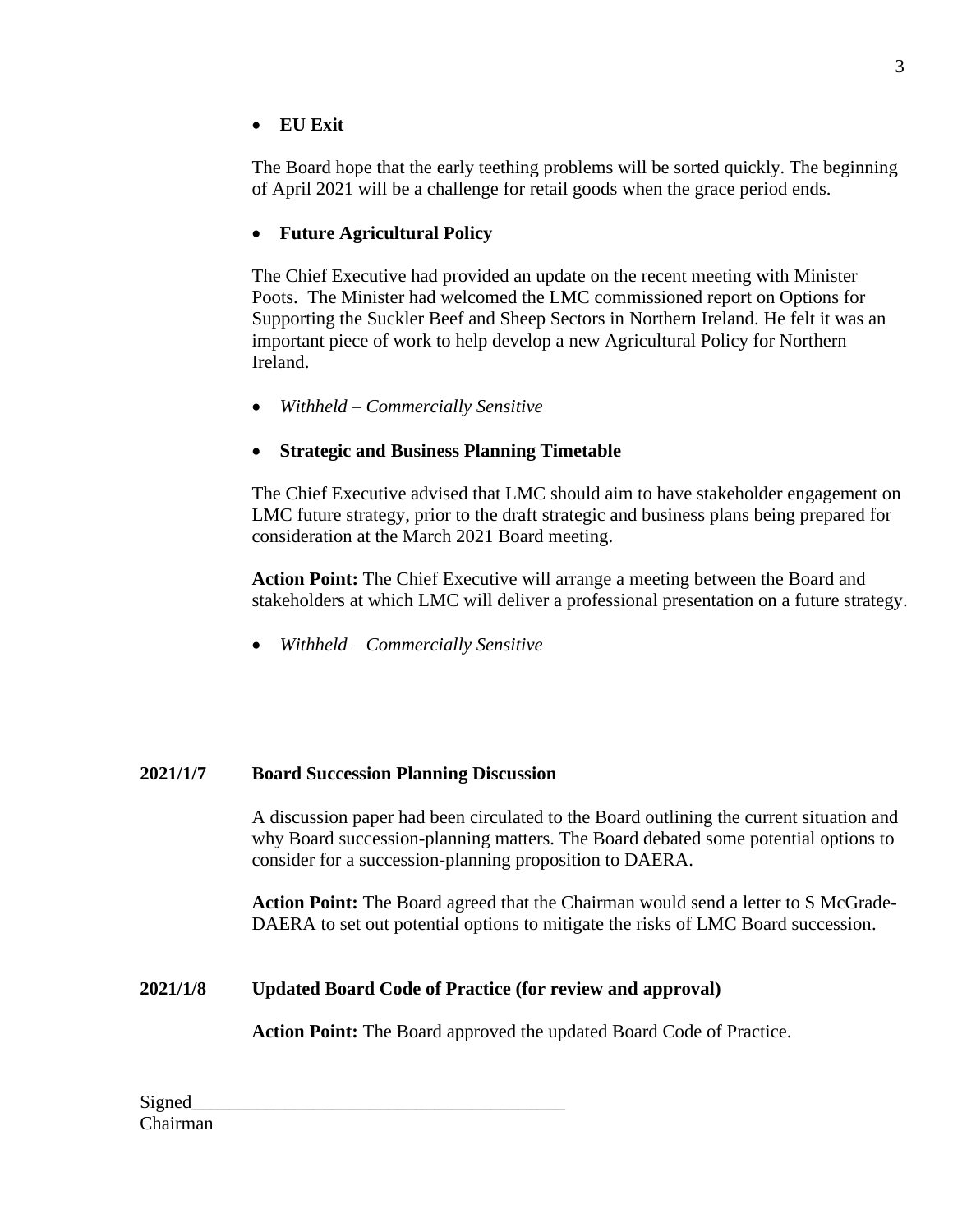| 2021/1/9  | <b>Risk Management/Health &amp; Safety</b>                                                                                                                                                                                                                                                           |  |
|-----------|------------------------------------------------------------------------------------------------------------------------------------------------------------------------------------------------------------------------------------------------------------------------------------------------------|--|
|           | <b>Annual ARAC Chairman's Report</b><br>$\bullet$                                                                                                                                                                                                                                                    |  |
|           | Action Point: Mr P McElroy advised that he would provide an ARAC Chairman's report<br>covering the period April 2020 to January 2021.                                                                                                                                                                |  |
|           | <b>Internal Audit</b>                                                                                                                                                                                                                                                                                |  |
|           | The Chief Executive advised the Internal Audit fieldwork has been completed by DAERA<br>and a draft report issued which indicates a satisfactory opinion.                                                                                                                                            |  |
| 2021/1/10 | Business Monitor to end of Q3 (for review and noting)                                                                                                                                                                                                                                                |  |
|           | Noted.                                                                                                                                                                                                                                                                                               |  |
| 2021/1/11 | <b>Quarterly Reports from LMC Business Sections (for review and noting)</b>                                                                                                                                                                                                                          |  |
|           | Noted.                                                                                                                                                                                                                                                                                               |  |
| 2021/1/12 | <b>AOB</b>                                                                                                                                                                                                                                                                                           |  |
|           | None.                                                                                                                                                                                                                                                                                                |  |
| 2021/1/13 | Date of Next Meeting and Schedule of Meetings for 2021                                                                                                                                                                                                                                               |  |
|           | A stakeholder engagement event will be held on Tuesday 23 February 2021 at<br>8.00am on Microsoft Teams in place of the February Board meeting. If there are any<br>issues needing Board discussion in February a quick follow on meeting can be held<br>once the stakeholder engagement event ends. |  |
|           | The Chief Executive had circulated a draft schedule of dates for Board meetings for<br>the remainder of 2021.                                                                                                                                                                                        |  |
|           | <b>Action Point:</b> The Board agreed the schedule of dates for 2021 Board meetings.                                                                                                                                                                                                                 |  |

*Mr Jason Rankin from Agrisearch joined the meeting at 11.30am*